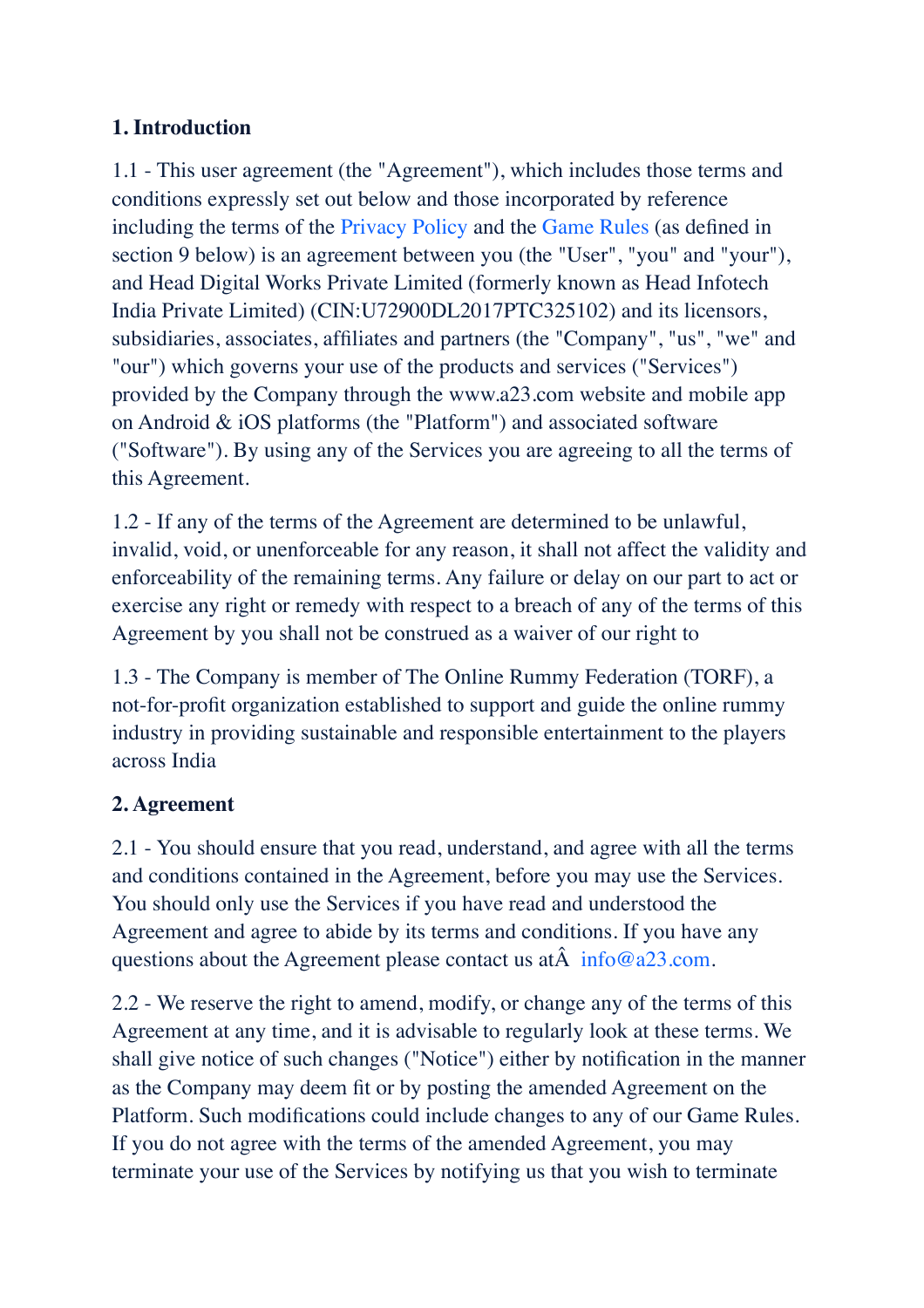your Accounts. Your continued use of the Services will be deemed to constitute your acceptance of the changes to the Agreement

# **3. Ownership**

Use of the A23 (a23.com) name and any of the other names or marks associated with the Platform, the Services, or the Software is strictly forbidden unless it is used with the express written permission of the Company. The Platform, the Services, and the Software, including its code, documentation, appearance, structure, and organization is an exclusive product of the Company, which retains all rights, tangible and intangible, to the a23.com website, the games therein, software, codes, copies, modifications, or merged parts.

# **4. Eligibility**

4.1 - In order to use the Services, a User must register for two separate virtual accounts (hereinafter collectively referred to as "Accounts") in the manner as provided in detail under Section 6 of this Agreement, and truthfully and accurately provide all mandatory information.

4.2 - In order to participate in Practice Games (as defined in section 4.3 below), you must be at least 18 years old and competent to enter into a contract.

4.3 - In order to participate in Cash Games, you must satisfy the following criteria at all times:

a). You must be at least 18 years old, and must not suffer from any disability or impairment which would prevent you from assuming the responsibilities contained in the Agreement, or from participating in the Games which are offered as part of the Services.

b). You must be a resident of India,

c). You must satisfy yourself that it is legal for you to participate in Cash Games in the specific jurisdiction from which you are accessing the Services.

d). You are not a resident of any of the following states: Assam, Nagaland, Orissa, Sikkim, Telangana, Andhra Pradesh and Karnataka ("Restricted Territories").

e). You are not logging in from any of the following states: Assam, Nagaland, Orissa, Sikkim, Telangana, Andhra Pradesh and Karnataka.â€¨

f). You must possess a valid PAN number, which will be associated with your account and which you will provide to us upon request.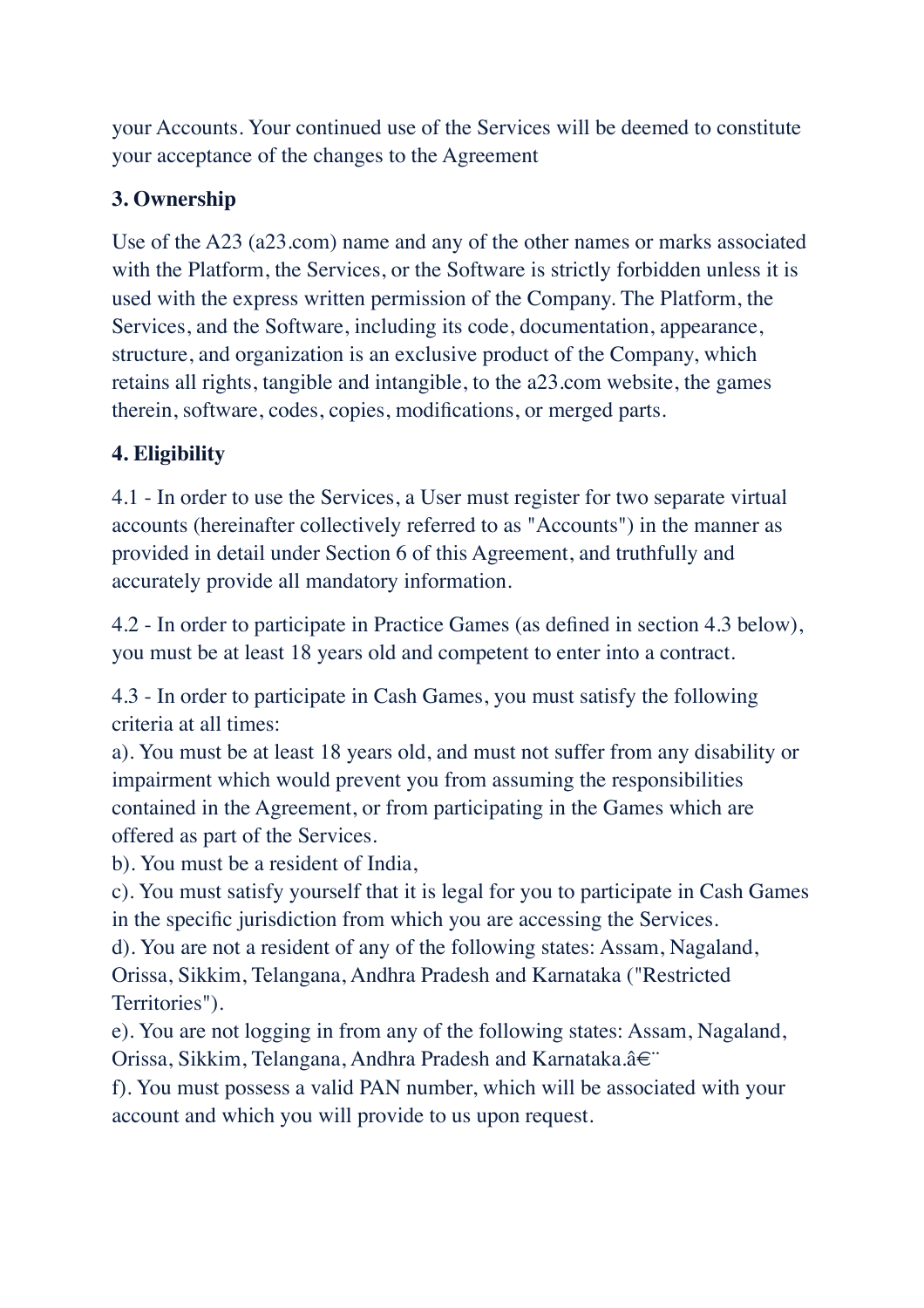The 'Eligible Territory' is defined as being the territory of India excluding the states of Assam, Nagaland, Orissa, Sikkim, Telangana, Andhra Pradesh and Karnataka. 'Cash Games' are defined as being any games or tournaments which are part of the Services and require the User to maintain a non-zero cash balance ("Cash Balance") in their Accounts and includes online Rummy. Any game other than a Cash Game made available by the Company through the Platform or the Software is defined as a 'Practice Game'. All Cash Games and Practice Games shall be collectively defined as 'Games'.

4.4 - Users who do not fulfill the above criteria are expressly barred from participating in Cash Games, and would not be entitled to receive any prizes which they may win as a result of participation in Cash Games.

4.5 - You understand and accept that by viewing or using the Platform or availing of any Services, or using communication features on the Platform, you may be exposed to content posted by other Users which you may find offensive, objectionable or indecent. You may bring such content posted by other Users to our notice that you may find offensive, objectionable or indecent and we reserve the right to act upon it, at our sole discretion, as we may deem fit. The decision taken by us in this regard shall be final and binding on you.

4.6 - The user agrees and acknowledges that he/she can only access the game from territories that are not classified as Restricted Territories. Any access to our website or mobile application by the user from a Restricted Territory through the usage of IP or GPS masking software such as Fake GPS location, Fake GPS GO Location Spoofer etc. will amount to a breach of our terms and conditions. This will lead to permanent blacklisting, deletion of the Username and closure of Accounts and also forfeiture of the entire Cash Balance, without any prior notice to the User. Further, such actions are also a breach of applicable laws for which the User shall be solely liable to penalties (monetary and penal) under applicable laws. The Company is not responsible for the consequences on the User for illegally accessing our platforms by breaching our security protocol.

4.7 - You agree and acknowledge that you are not a politically exposed person.

4.8 - You agree and acknowledge that you have not been convicted for any crime.

4.9 - You agree and acknowledge that you are not on the UN Sanctions list or works for a company that is on the UN sanctions list.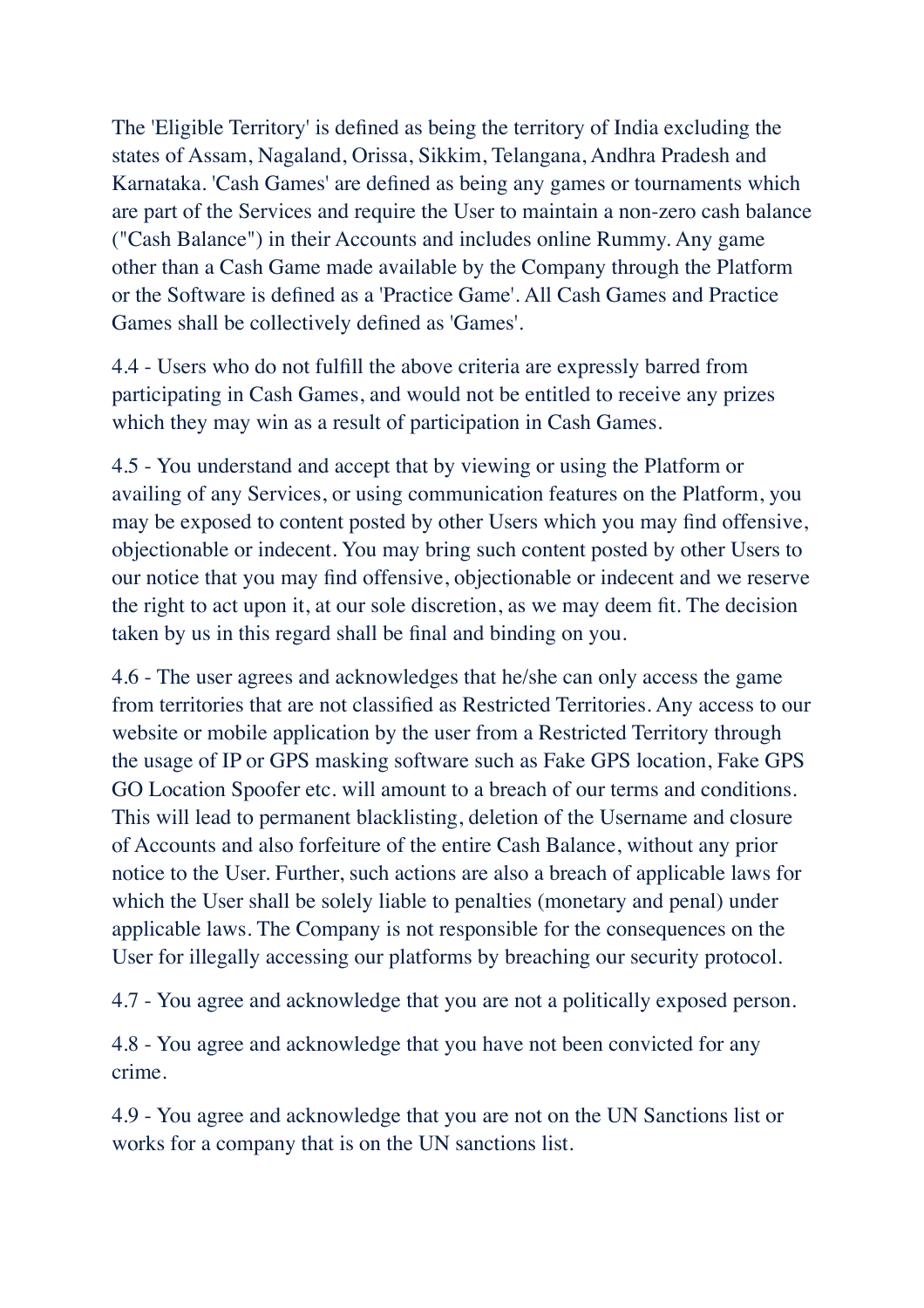## **5. Description of Services**

5.1 - We provide valid, registered Users the opportunity to access and play Games, including without limitation online Rummy. The Company provides software and IT services to enable games of skill to be played with other individuals over the internet.

5.2 - The Services provided by the Company are only intended to facilitate games of skill.

5.3 - The Company levies a charge ("Service Charge") for Cash Games from all the users participated in said cash games, which would be inclusive of Service Tax / GST as may be applicable. The Service Charge may vary from time to time and from one Cash Game to another.

## **6. Your Account**

6.1 - Each User's account shall be deemed to be compartmentalized into two virtual accounts. All chips bought by the Users through the mechanism as set out below in Section 7.2(a) shall reside in the first virtual account ("Chips Account") and any winnings in Cash Games or any Bonus Amounts received in accordance with Section 20 of this Agreement shall reside in the second virtual account ("Winnings and Bonus Account"). To clarify further, the Winnings and Bonus Account consists of two virtual parts. The first part contains the winnings of the User ("Winnings Component") while the second part contains any bonus amounts that may be credited by the Company to the Users at the company's sole discretion ("Bonus Component") subject to fulfillment of relevant terms and conditions.

6.2 - Your Accounts are to be used and accessed solely by you.

6.3 - You undertake that all the information provided by you at the time of opening the Accounts, or provided by you subsequently upon request by the Company, is true, complete and correct. We are not obliged to cross check or verify information provided by you and we will not take any responsibility for any outcome or consequence as a result of you providing incorrect information or concealing any relevant information from us. You further undertake to provide proof relating to any such information, including copies of documents such as your PAN card, or address and identity proof, upon request by the Company. You understand that the Company may take steps to verify any such information provided by you. Your continued use of the Services, including but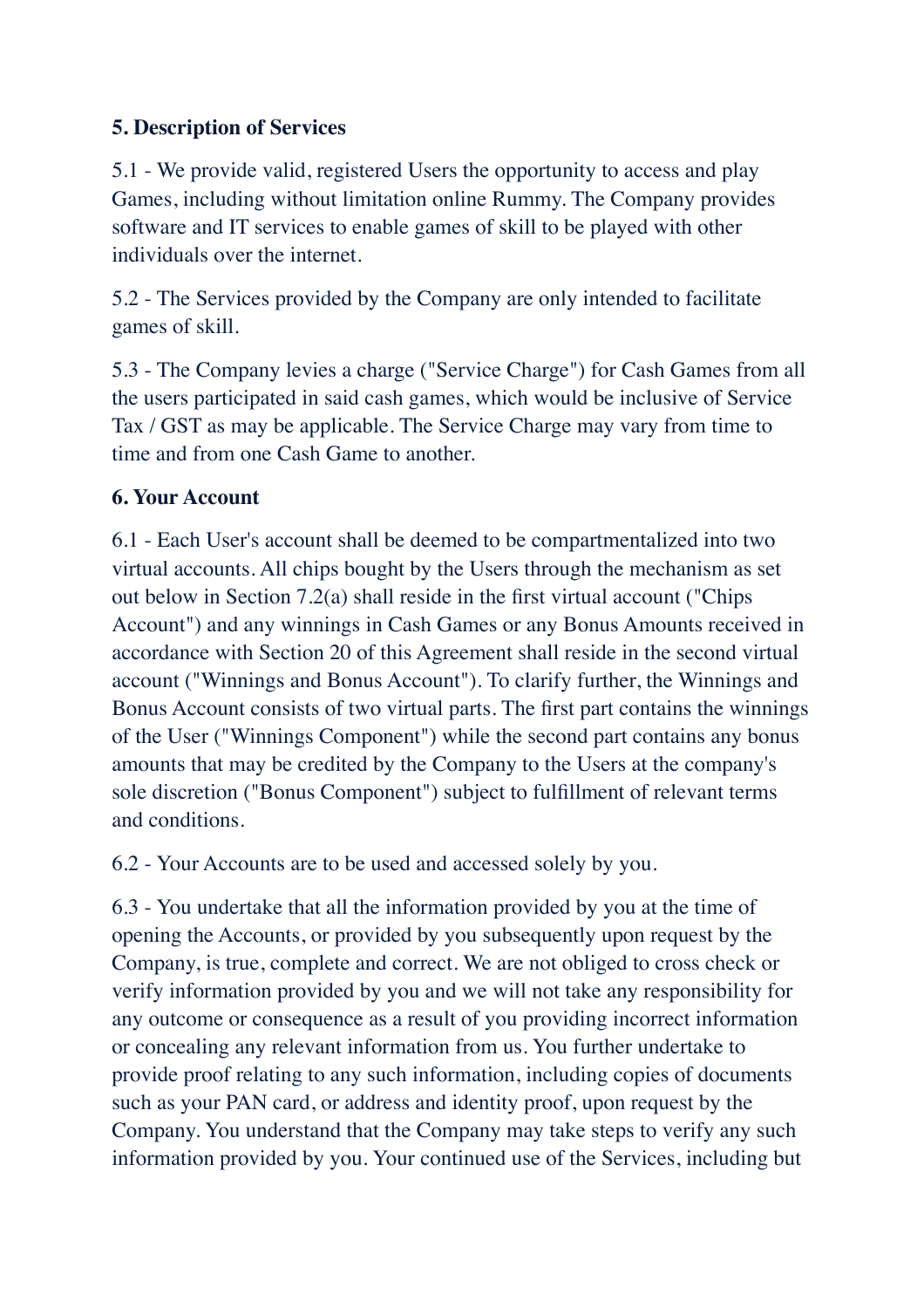not limited to your ability to make Cash Credits and Cash Withdrawals in accordance with the terms of this Agreement, is subject to the Company's continued satisfaction that all such details provided by you are true, complete and correct.

6.4 - You are prohibited from using the Services by means of Accounts registered in the name of any other individual.

6.5 - Should you attempt to open more than one Account, under your own name or under any other name, or should you attempt to use the Services by means of any other person's Accounts, we will be entitled to close all your Accounts and bar you from accessing or using the Services in the future without notice. The Company reserves the right to monitor any effort to establish multiple accounts; in the event the Company discovers that you have opened more than one Account per person, all additional accounts will be closed without notice and continued violation will result in the termination of any and all of your Accounts and the Company may void any associated winnings

6.6 - You shall not share the password to your Accounts, or any other confidential or sensitive information associated with your Accounts, with any other individual. The Company is not responsible if your Accounts are accessed by others using your password or other confidential details or information. The Company assumes your responsibility in taking appropriate steps to select and secure your passwords by recommending to have a strong password.

6.7 You understand, represent and accept that your Account information or any related materials will not violate the rights of any third party rights or give rise to any claim that another partyâ€™s rights have been or will be violated as a result of the Companyâ€™s use or publication of your Accounts information. You also understand that you will not be entitled to receive any royalties for the use of your Accounts information by or through the Company.

6.8 - You understand and accept that your participation in a Game does not create any obligation on the Company to give you a prize. Your winning is entirely dependent on your skill as a player vis-a-vis other players in the Game.

## **7. Cash Balance in Virtual Accounts**

7.1 - In order to participate in Cash Games, you are required to maintain a positive Cash Balance in your Accounts.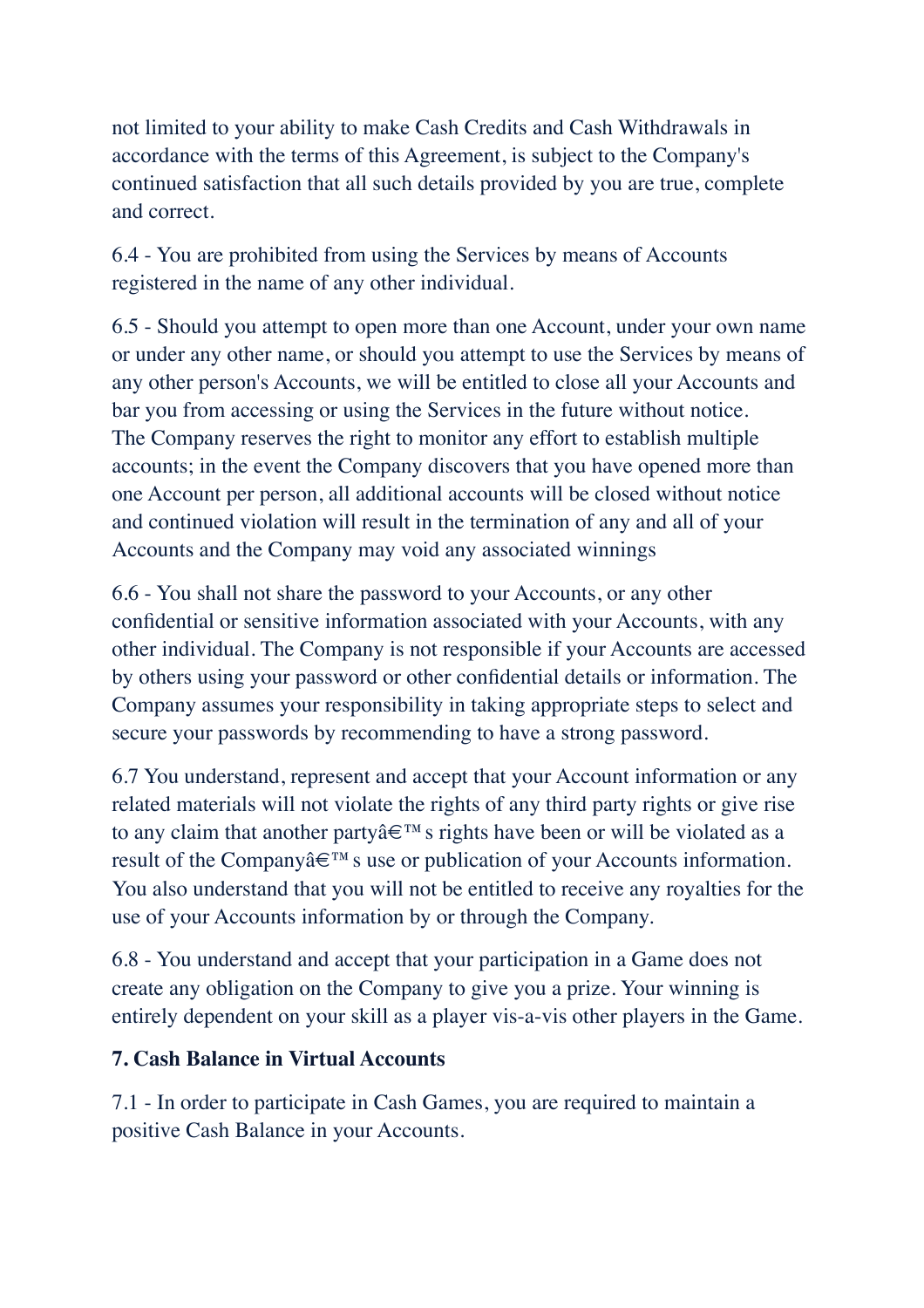7.2 - The Cash Balance will comprise of two components- Monies residing in your Chips Account and monies residing in your Winnings and Bonus Accounts. In relation to such Cash Balance, you undertake/ understand the following:

a). All credits to your Chips Account ("Cash Credits") made by you must be through the third-party payment gateway(s) made available on the Platform by the Company. The Company is not responsible for authorization/denial of any such transactions, and such transactions are subject to and must be undertaken in accordance with the terms and conditions specified by such third-party payment gateways. The Company may however reverse any transaction, in which case the relevant amount would be refunded to the instrument/account which was used to perform the transaction.

b). It is further agreed and acknowledged by the Users that all credits in the Chips Account made by the respective Users shall at all times be held by the Company in trust, for and on behalf of the respective Users till such amount is deducted from the Chips Account to enable the Users to participate and play the Cash Games.â€¨

c). All Cash Credits must be through instruments/accounts which belong to you and are in your name.

d). All transactions on the Platform must be conducted in Indian Rupees.

e). Any winnings in Cash Games will be credited exclusively to the Winnings Component of the Winnings and Bonus Account. Any Bonus Amount shall also be credited exclusively to the Bonus Component of your Winnings and Bonus Accounts in accordance with Section 20 of this Agreement,

f). The Users agree and acknowledge that the Company shall facilitate to collect and receive the winning amount from the other participants in the Cash game and transfer to the winner. The Company shall hold the same in the Winnings Component of the Winnings and Bonus Account, in trust for and on behalf of the winner until such time as the User may decide to utilize it to play a Cash Game or withdraw the same, in accordance with the terms and conditions of this Agreement.

g). A cash amount corresponding to the aggregate of the amounts in the Chips Account and the Winnings and Bonus Accounts of all Users is maintained in an unencumbered and non-interest bearing bank account(s) by the Company at all times, separate from other funds of the Company. Such Cash Balances are available to either be played to the extent of amount lying in the Chips Account or be withdrawn to the extent of amount lying in Winnings and Bonus Account at any time by Users, subject to specific restrictions contained in the Agreement.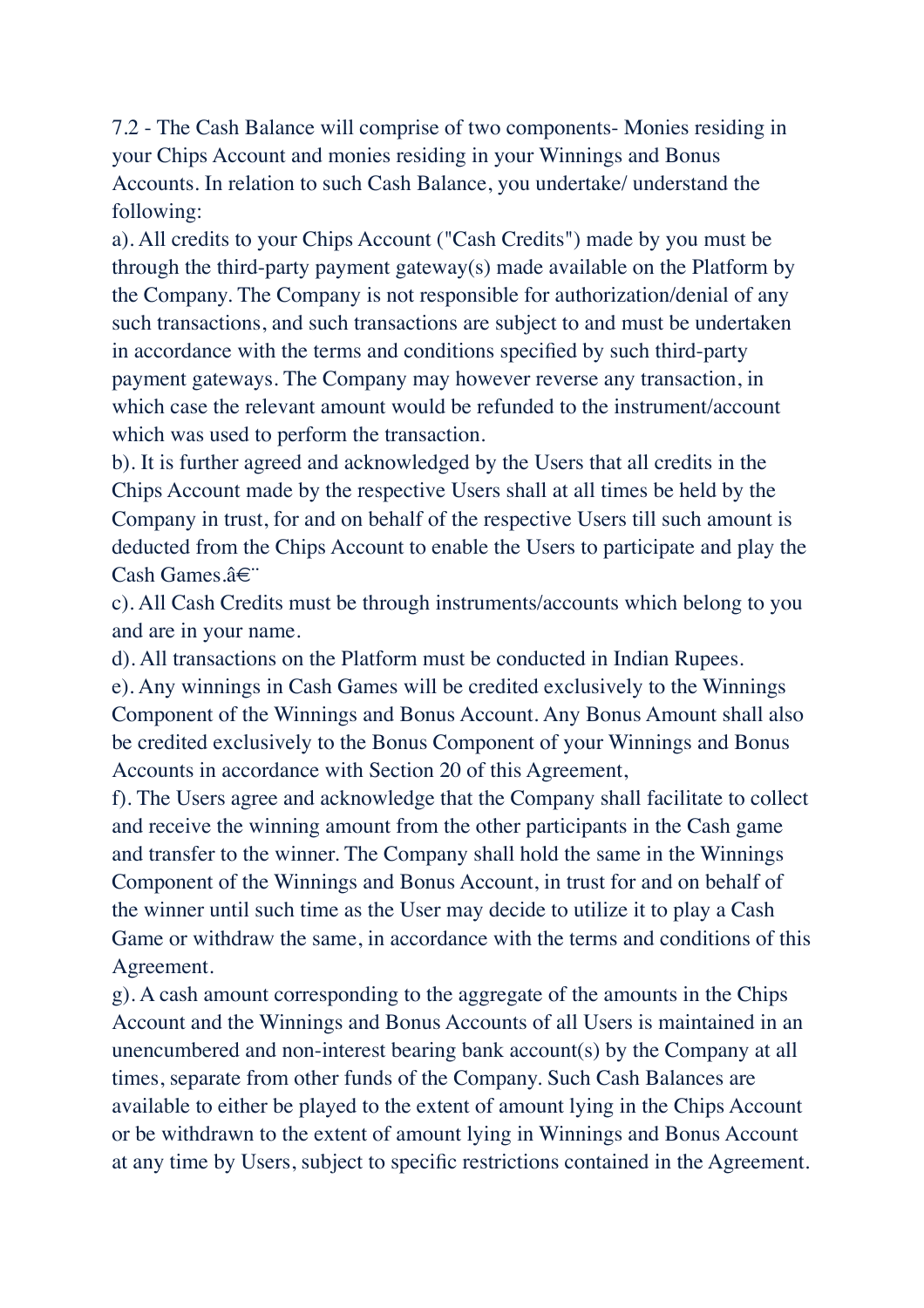To the extent permitted by law, the claims of Users over amounts corresponding to their Cash Balances will be given preference over all other claims.

h). Any withdrawal of amounts from your Accounts ("Cash Withdrawal") may be carried out only in accordance with the terms of this Agreement.

i)User's relevant details required for the processing of payment from A23 to the user's account will be shared with our payment partners.

j). The Company may impose daily/per-session limits, or other types of limits, upon your ability to perform cash credits or Cash Withdrawals, in order to encourage responsible play as well as to prevent unauthorized or illegal activity. You will be informed of such limits at the time when they are imposed, and will also be informed of any change to such limits. While you may request that such limits be modified, the Company reserves the right to impose and modify such limits using its sole discretion.

k). Cash Withdrawals may be requested by you at any time, subject to any limits which have been imposed and in accordance with the terms and conditions of this Agreement. Such Cash Withdrawal will be affected by the Company by way of bank transfer to your bank account. Your preference in this regard will be given due consideration. Please note that any Cash Withdrawal will be affected by the Company only in favour of an Indian Rupee account in your name. KYC verification is mandatory as a proof of identity for making withdrawals from your Account to your bank/wallet account. **KYC verification may be done through the Platform by providing certain details: (i) photograph of a valid government ID (Aadhaar Card, Driving License, PAN Card, Voter Card, Driving License etc.); and (ii) other User details.â€¨**

l). The Cash Balance does not carry any interest. The Cash Balance is not transferable or negotiable, except to the extent as may be expressly permitted by the Agreement. Further, no Cash Withdrawal will be allowed from the Cash Balance associated with the Accounts of each User, unless the relevant User has played sufficient number of Cash Games (which may be determined solely by the Company in its discretion) subsequent to the last recorded Cash Credit. m). Except in the manner as provided under Section 19 of this Agreement, no Cash Withdrawal would be permitted from the Chips Account. Cash Withdrawals may be permitted only from the Winnings Component, garnered by participation in the requisite number of Cash Games (as determined by the Company in its discretion) and the Bonus Amounts residing in the Bonus Component credited by the Company. To additionally clarify, any Cash Withdrawal would be permitted exclusively from the Winnings and Bonus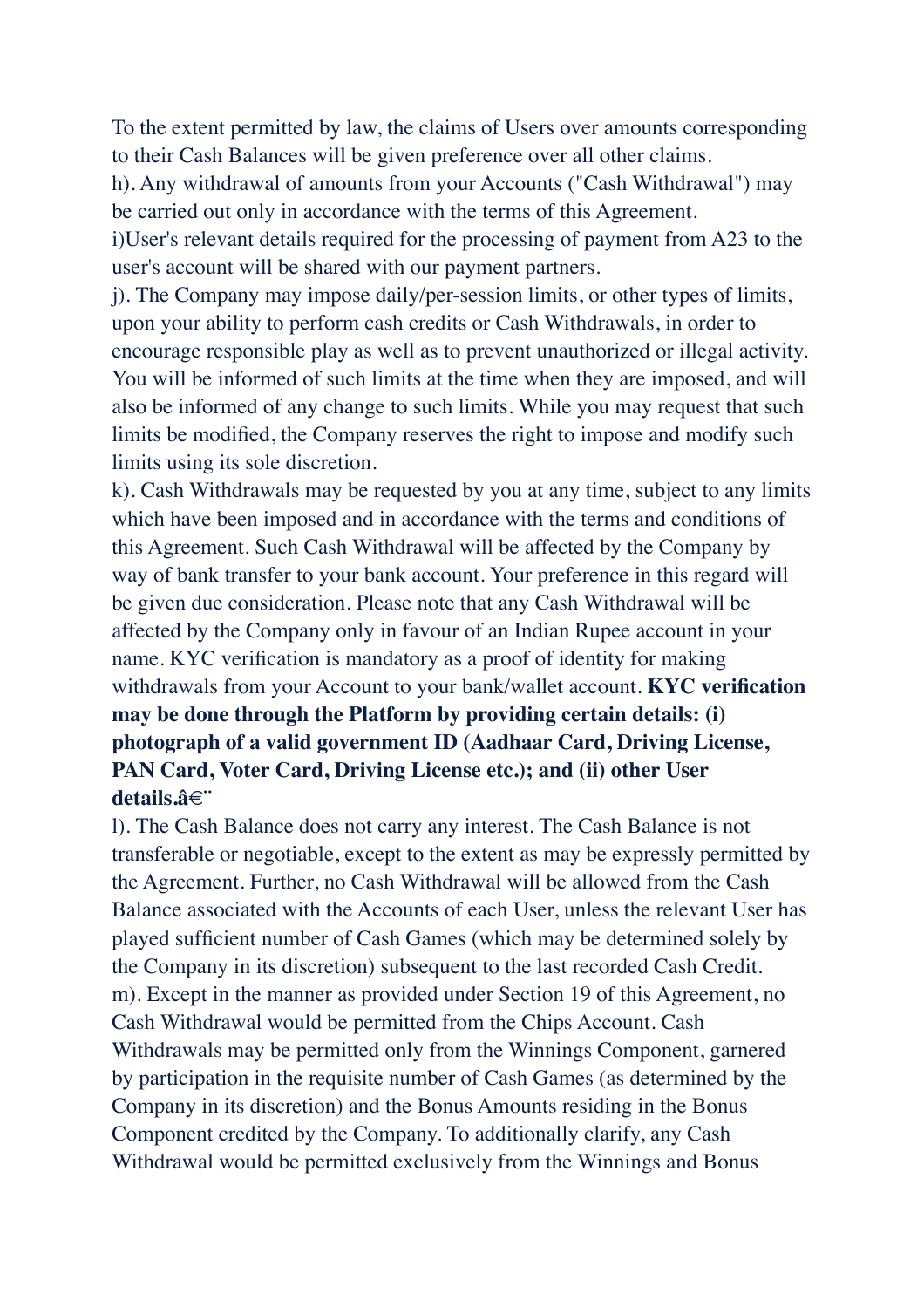Account. When the respective User chooses to withdraw such winnings from the Winnings and Bonus Account, the Company on receipt of the request in the specified form would transfer the specified amount to the Users.â€

n). Cash Credits made for participation in the Cash Games are not available for Cash Withdrawals and the same may be utilized only to gain a seat on the table or in a tournament. Thus no Cash Withdrawal is permitted by redeeming the chips in the Chips Account.

o). Accordingly, while adding chips from the Cash Balance in order to gain a seat on the table or in a tournament, the non refundable component, i.e. the Chips Account, gets deducted first followed by the refundable component, i.e .the Winnings and Bonus Account, to ensure the maximum possible part of the left over amount in the Cash Balance is available for refund through Cash Withdrawal. Further, within the Winnings and Bonus Account, the Bonus Component gets deducted first while adding chips followed by the Winnings Component.

p). In the event that, for a period of more than 300 days, you (i) maintain a Cash Balance and (ii) fail to participate in a Cash Game, the Company reserves the right to forfeit with the entire amount in the Chips Account as it deems fit. Further the Company shall refund the entire amount in the Winnings and Bonus Account (lying more than 300 days) to your bank account available with us or in case of non-availability of your bank account details, the Company may require you to provide those details to process the refund. In case of nonsubmission of bank account details within scheduled time, the Company reserves the right to forfeit the amount in the Winnings and Bonus Account or otherwise deal with such amount as it deems fit. In case of forfeiture, the amount forfeited by the Company shall be considered as Gross amount charged which is inclusive of Service Tax / Goods and Service Tax (GST) as may be applicable. These requirements and provisions may be modified from time to time in accordance with changes to the relevant tax and other laws.

7.3 - The Company is obligated to deduct tax at source ("TDS") in case of Cash Games upon winnings of more than Rs. 10,000/- in a single 201 Pool Tourney or 101 Pool Tourney or Best of 3 Tourney or Points Rummy Game or a single Multi-Table tourney, as the case may be. In such cases, winnings shall be credited to your Winnings and Bonus Account after deducting TDS @ 30%. Please note that in accordance with the provisions of Section 6.1 above, you must possess a valid PAN and provide your PAN details and proof thereof immediately upon request, in order to enable us to credit such winnings and allow for Cash Withdrawals in this respect. If you fail to provide valid PAN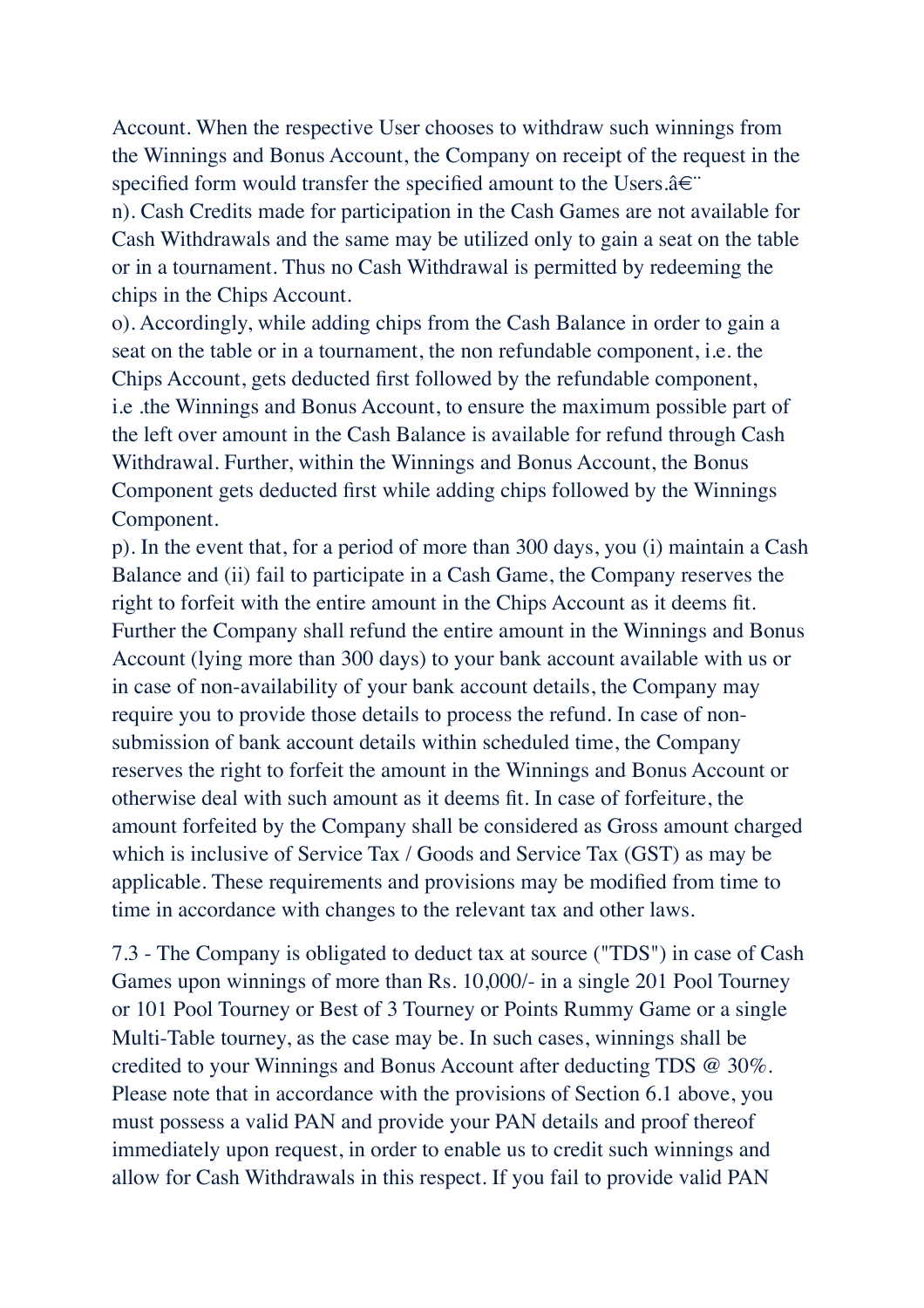details within 60 days from the date of completion of game in which your winnings are more than Rs. 10,000/- and subject to TDS deduction, the Company reserves the right to forfeit the winnings of said game after remitting applicable TDS to Government authorities. In case of forfeiture, the amount forfeited by the Company shall be considered as Gross amount charged which is inclusive of Service Tax / Goods and Service Tax (GST) as may be applicable. These requirements and provisions may be modified from time to time in accordance with changes to the relevant tax and other laws.

7.4 - The Prize Pool is automatically split between 2, 3 or 4 players in 201 Pool Tourney or 101 Pool Tourney under certain scenarios as mentioned in the Game Rules. We reserve the right to amend, modify or change the rules for automatic splitting of the Prize Pool at any time without prior notice to the User. By registering and/or participating in any 201 Pool Tourney or 101 Pool Tourney you agree to these Rules for automatic splitting of the Prize Pool. It is clarified that, even in 101/201 pool, points rummy & tournaments formats the company's service charges is deducted from the winners winning amount prior to crediting the winnings in the user winnings and Bonus Account.

## **8. Miscellaneous**

## 8.1) You are prohibited from:

a. undertaking any activity through the Services, the Platform or the Software that may be construed as money laundering (either under the Prevention of Money Laundering Act, 2002 or otherwise), including, without limitation, deliberately losing Cash Games to particular User(s), other forms of collusive or fraudulent activity designed to transfer funds to or from other individuals, or making cash credits through a credit card or similar financial instrument and attempting to make Cash Withdrawals in another form without participating in Cash Games.

b. posting, publishing or otherwise making available to other Users through our Services, Platform or Software, any content which is obscene, defamatory, illegal, prejudicial to the Company, or is otherwise deemed offensive by the company without being illegal.

c. undertaking any activity which may be harmful to other Users or interfere with the functioning of the Platform, the Software or the Services, including but not limited to attempting to decompile the Software, intercept communications with the Platform, attempting to mask or spoof your IP address, or uploading or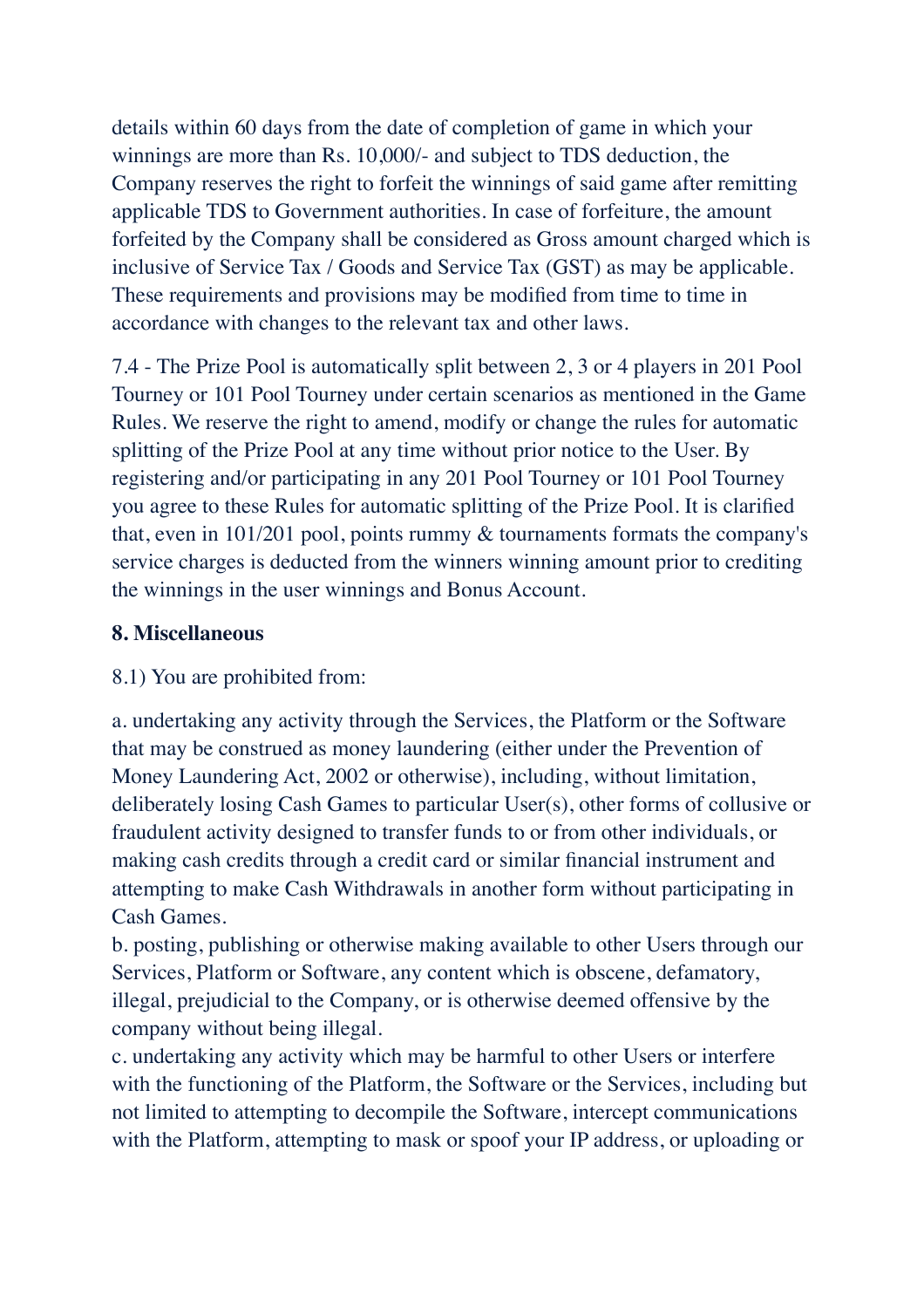spreading viruses or computer contaminants (as defined in the Information Technology Act, 2000 or such other laws as may be in force in India).

8.2 - Employees, directors, consultants and agents of the Company, and any of their immediate relatives, are prohibited from participating in Cash Games in any manner, except such pre- designated employees for whom limited any participation which may be required in the course of their employment for the purpose of testing under monitored environment.

8.3 - When putting up a profile picture, impersonating another person such as a celebrity is unlikely to be unlawful except in situations where the law specifically provides so. Some such situations entail fraudulent impersonation for deceit, copyright infringement and defamation. Hence, the choice of picture profile and its ramifications are at the player's discretion.

## **9. Game Rules**

You agree to abide by the rules and regulations of each of the Games as published and periodically updated (the "Game Rules"). You should ensure that you have read and understood the rules and regulations of the Games. These Game Rules form part of the Agreement and can be found on the 'About Games' page of the Platform. Please read them now before using the Services. We may, from time to time, make additional Game formats available as part of the Services. This Agreement will apply to any Game Rules relating to such Game formats. We will let you know about, and give you the opportunity to read, such Game Rules at the time of introducing additional Games to the Platform. We reserve the right to determine the results and winners of each of the Games in accordance with the Game Rules. By registering and/or participating in any Game or tournament you agree by these determinations. We will post lists of winners on the Platform following each Game.

## **10. Tourney Gift Vouchers**

10.1 - Tourney gift vouchers are valid only for participating in the tourney and carry no value.

10.2 - Players in order to register for a tourney shall redeem tourney gift vouchers (TGV) using their registered A23 account only.

10.3 - TGV can be used only once.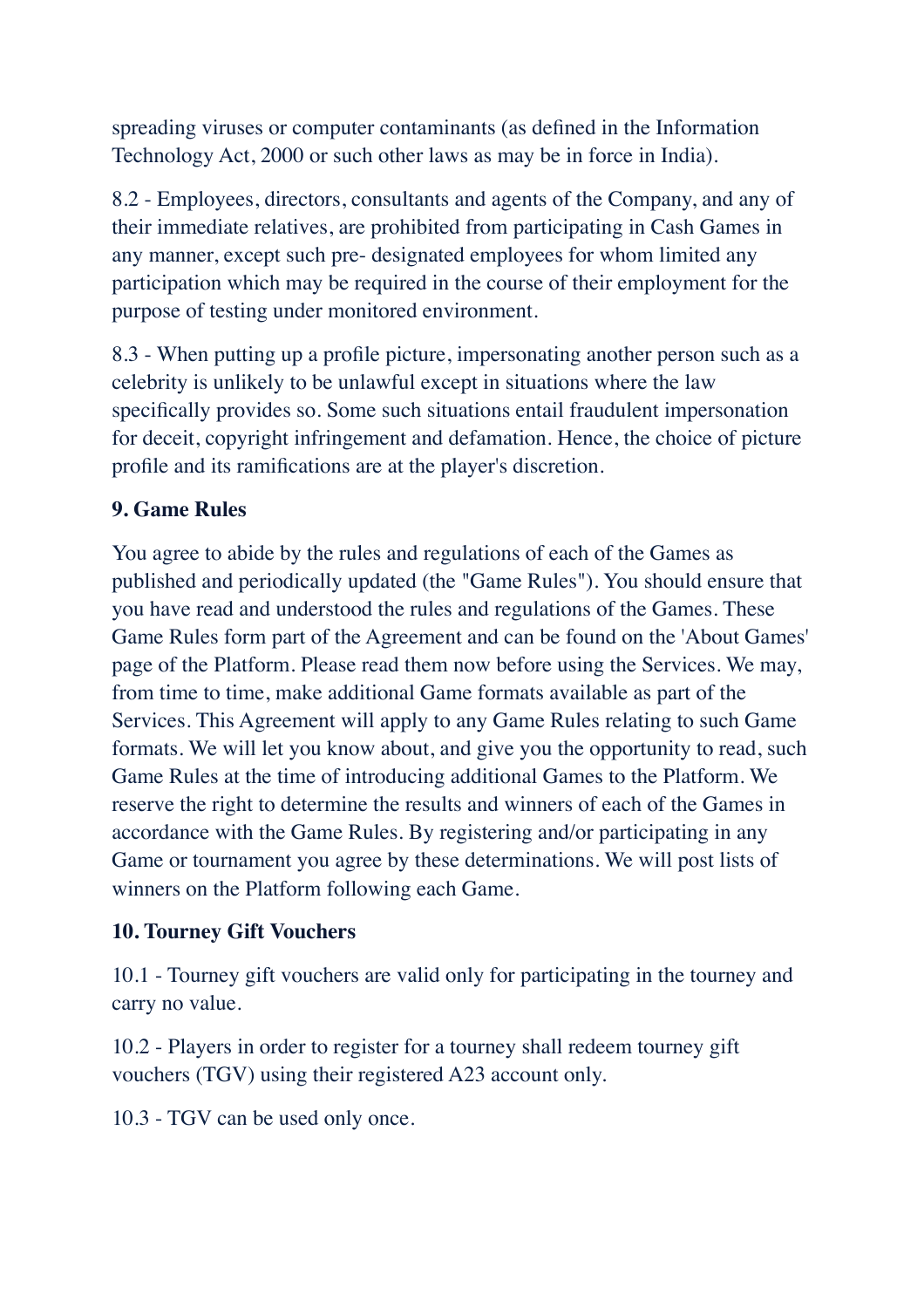10.4 - Once a player registers for the tourney using TGV and then unregisters he/she will not be able to register again to the tourney using same voucher code.

10.5 - For players participating through TGV, in order to redeem their tourney winnings he/she shall require to have added cash at least once in their lifetime.

10.6 - In case of tourney cancellation or players unregistering from the tourney, the TGV will expire.

10.7 - The Company reserves the right, in its sole discretion to amend or cancel one or all tourney vouchers without prior notice. Upon such premature closure or termination, no player shall be entitled to claim loss of any kind whatsoever.

#### **11.Technical Issues**

11.1 - It is clarified that, once the chips are put in the game table, under no circumstance would the chips be returned to the Chips Account or the Winnings and Bonus Account . Upon the successful completion of the game, the winnings would be transferred to the Winnings and Bonus Account of the relevant winner.

However, In the event of a server crash, breakdown, software defect, technical failure or any other failure attributable to the Company or otherwise, including any natural disaster or other act of god, which results in disruption to a Game, such Game shall be cancelled and the chips in the table would be refunded. The Company would under such limited circumstances, have the sole discretion to credit an equivalent amount of chips to the relevant participating Users in their respective virtual accounts from where such amounts have been withdrawn, and no Service Charge will be levied upon such Game. You accept that the Company is not liable to you in such cases in any manner, except to the extent hereby stated.

## **12. Intellectual Property**

12.1 - All rights, tangible and intangible, including copyright and other intellectual property rights, with regard to the Services, the Platform and the Software, and any content or information displayed or contained therein, belong exclusively to the Company, unless expressly provided otherwise. The Company is merely permitting the User to play Games online and not use the same for any other commercial gain, and no right of any nature whatsoever is being passed on the user by virtue of permitting him / her to play the Game. Using the Services, the Platform and the Software does not, expressly or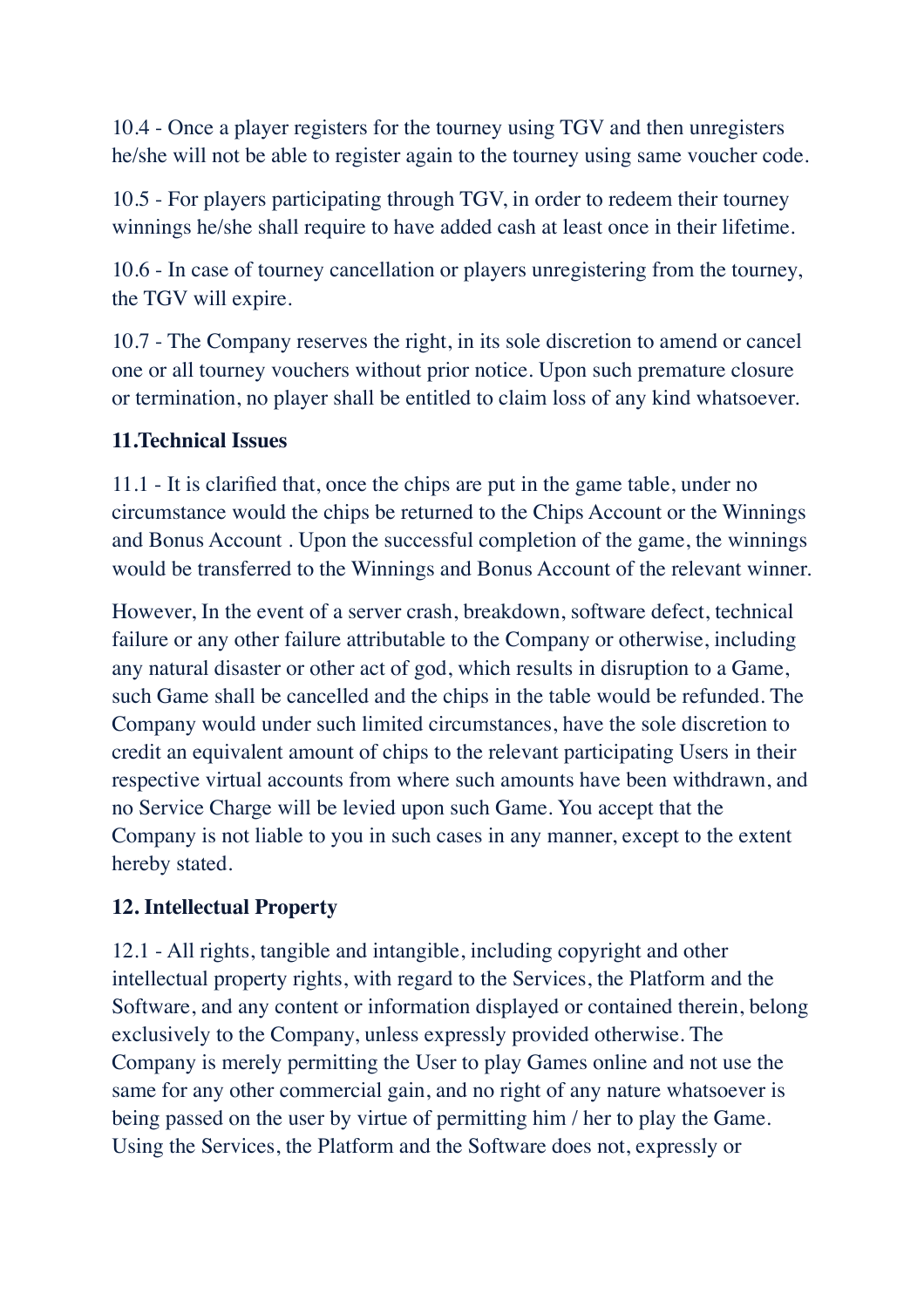impliedly, give you ownership of any intellectual property rights in the Services, Platform or Software or the content or information you access.

12.2 - While the Company retains all rights, including copyright, over any content which may be generated by Users, including but not limited to the contents of chat messages or message boards/forums ("User-generated Content"), you acknowledge that the Company is not responsible for such Usergenerated Content. You understand that you will be accessing such Usergenerated Content at your own risk, and will not hold the Company responsible for an obscene, defamatory, illegal or otherwise offensive User-generated Content which may be displayed or accessible.

12.3 - Our Services, Platform or Software may display content which does not belong to the Company. The Company is not responsible for such content, and this content is the sole responsibility of the person or entity that makes it available.

## **13. Breach and Consequences**

13.1 - You acknowledge and agree that in the event you commit a breach (as may be determined by the Company in its sole discretion) of any of the terms of the Agreement, or the Company in its sole discretion determines that your continued access to the Services is prejudicial, other users or public interest, the Company may take any one or more of the following steps:

a). Suspend or delete your Account(s),

b). Bar you from using or accessing the Services in the future,

c). Forfeit any Cash Balance(s) associated with your Account(s),

d). Impose restrictions upon your ability to play certain types of Games,

e). Report any suspicious or potentially illegal activity to legal or governmental authorities, and to entities including banks, payment gateways, processors, or other financial institutions or intermediaries.

13.2 - Any such actions as enumerated above which may be taken by the Company would be without prejudice to any other legal or equitable rights/ remedies available to the Company.

# **14. Limitation of Liability and Indemnity**

14.1 - The Company shall not be liable for any claim, loss, injury, or damages (direct, indirect, incidental or any other kind whatsoever) arising from or in connection with your use of the Services, the Platform or the Software.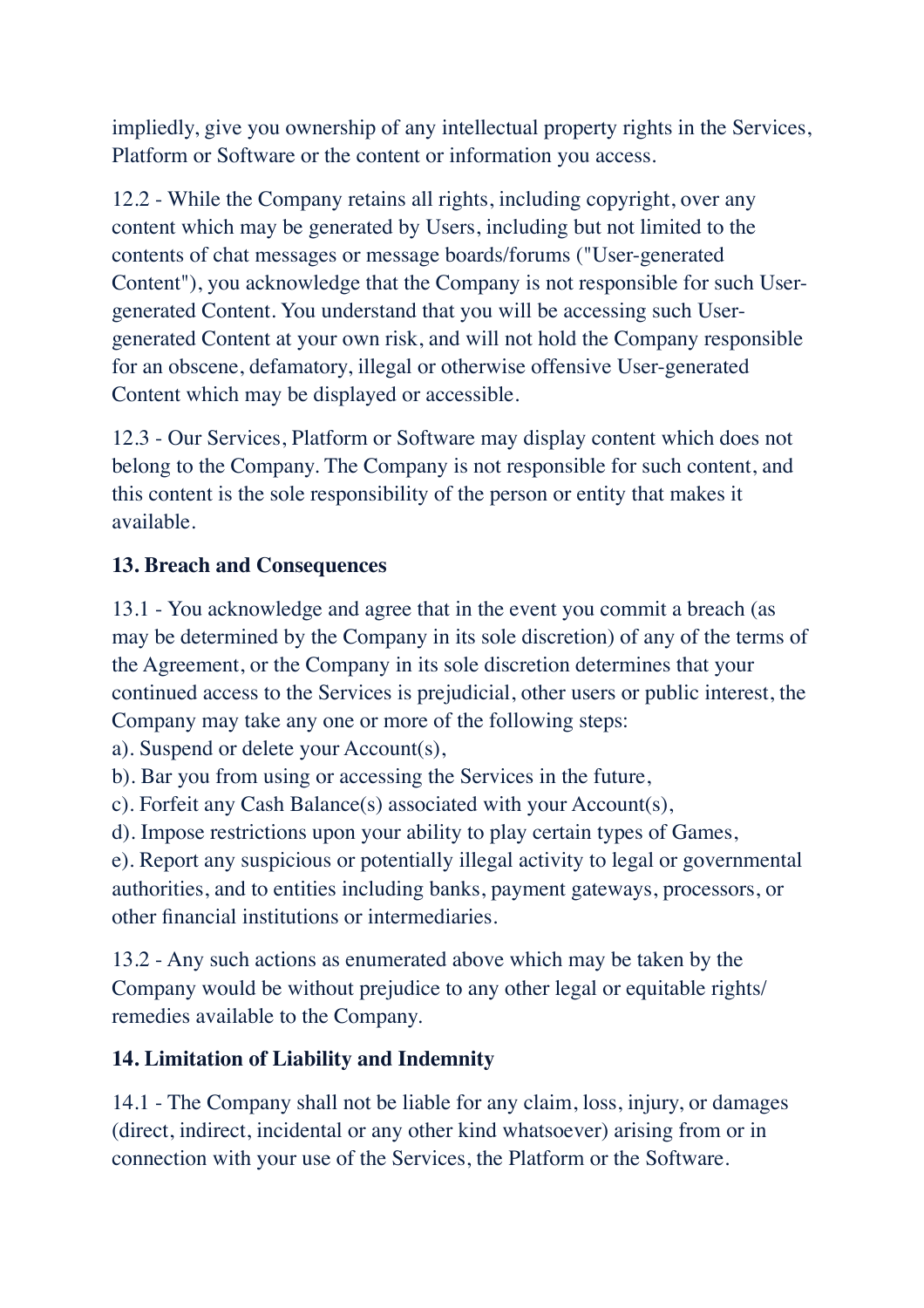14.2 - Notwithstanding anything to the contrary contained in the Agreement, you agree that our maximum aggregate liability for all your claims against us, in all circumstances other than for valid Redemption of any Cash Balance in your Accounts and technical issues explained under Clause-11 above, shall be limited to Rs. 2,000/- only.

14.3 - You agree to indemnify and hold harmless the Company against any claims, actions, suits, damages, penalties, or awards brought against us by any entity or individual in connection with or in respect of your use of the Services, the Platform or the Software.

14.4 - If you have an issue within a particular game (which shall bear a specific game ID), you are entitled to report such issue to the Company within 90 days from the date you played such game (in which you faced the issue). The Company will not entertain, act upon or follow up on complaints specifically relating to issues reported by you beyond 90 days from the date on which you played the concerned game.

## **15. Disclaimer**

15.1 - The Company expressly disclaims all responsibility and liability for any harm resulting from:

a). your participation in, or cancellation of, any Game,

b). any activity or transactions with third parties whom you may have connected to through the Services, the Platform or the Software, and

c). any User-generated Content, including any violation of intellectual property rights with respect to such User-generated Content.

# **16. Warranty**

16.1 - The Company makes no warranty or representations about the accuracy or completeness of the content contained on the Platform, the Services or the Software. The Platform, the Services and the Software, and all content, materials, information, services, and products contained therein, including, without limitation, text, graphics, and links, are provided 'as is' and without warranties of any kind, whether express or implied.

16.2 - The Company disclaims all warranties, express and implied with regard to the merchantability and fitness for a particular purpose, non-infringement, freedom from computer virus etc of the Platform, the Services or the Software. The Company does not represent or warrant that the functions contained in the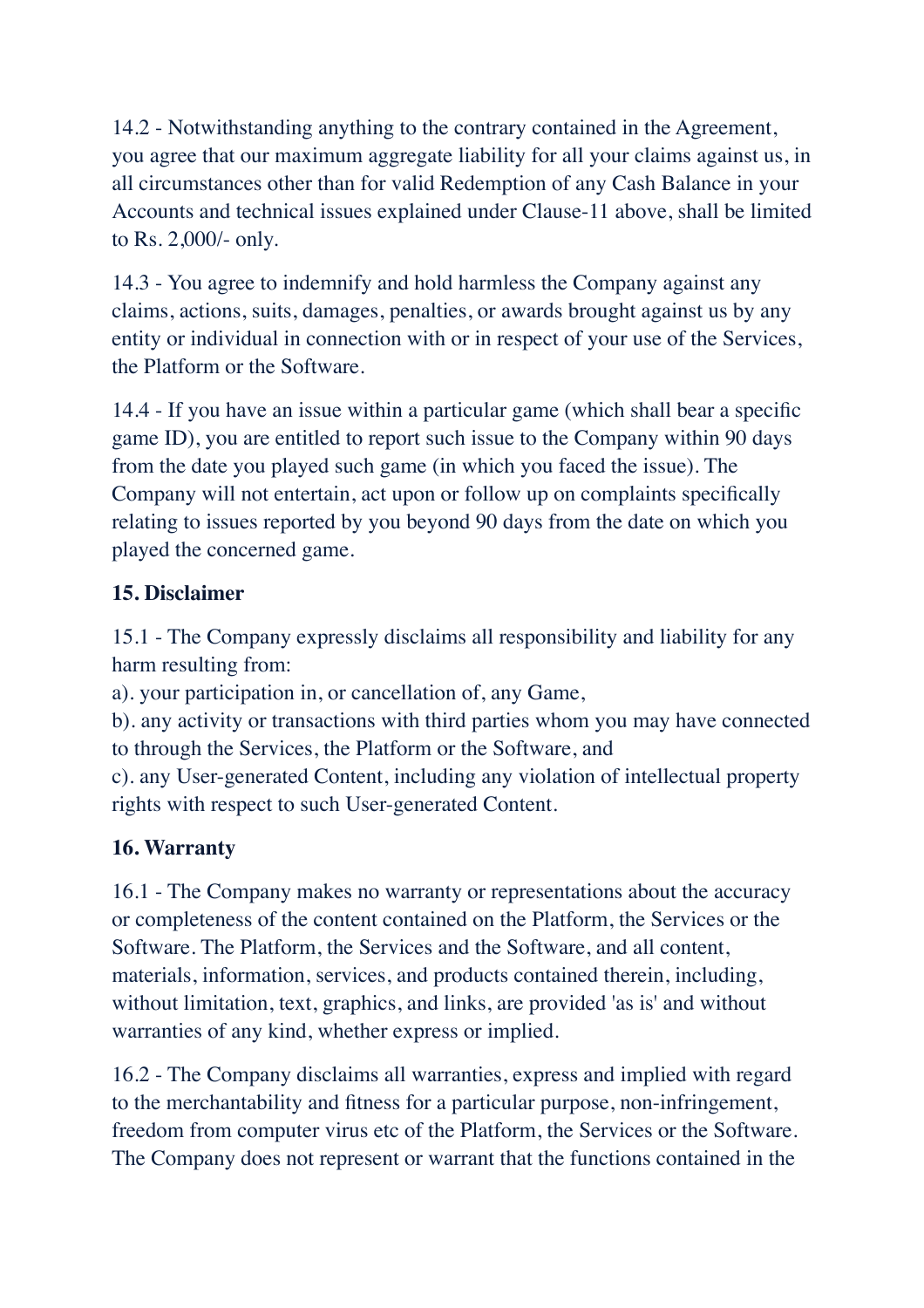Platform, the Services or the Software will be uninterrupted or error-free, that defects will be corrected, or the company or the server that hosts the platform, the Services or the Software available are free of viruses or other harmful components.

16.3 - The Company also reserves the right to limit your use of the Services or participation in any Game, or terminate your Account, in case it determines that you have intentionally caused any malfunction or disruption of the Services. [The Company is not liable for any potential winnings from any unfinished Cash Games.] -??

## **17. Additional charges that may apply**

Certain additional charges may be levied upon you by the Company, or by payment gateways, banks or other intermediaries, at the time of purchase of chips and Cash Withdrawals. You agree to pay any such additional charges, which may vary between various banks, payment processors or other intermediaries.

## **18. Use of Services**

18.1 - Commercial use of the Services, Platform or Software is strictly forbidden. The User is only allowed to use the Software for his/her personal entertainment. Under no circumstances shall a User be permitted to use his/her Accounts for any purpose other than for playing the Games.

18.2 - The User may not attempt to modify, decompile, reverse-engineer or disassemble the Software in any way. The use of external player assistance programs ("EPA Programs") or artificial intelligence, including, without limitation, 'robots' is strictly forbidden in connection with the Services, the Platform, the Software and the Games. All actions taken in relation to the Games by a User must be executed personally by the User through the user interface accessible by use of the Platform and/or the Software. You agree that Head Digital Works Private Limited may take steps to detect and prevent the use of EPA Programs, robots/ bots, or any form of artificial intelligence. Such action may include, but is not limited to, the examination of software programs running concurrently with the company's Software on the User's computer.

18.3 - Your continued use of the Services will be deemed to constitute your acceptance for receiving important information be it account information,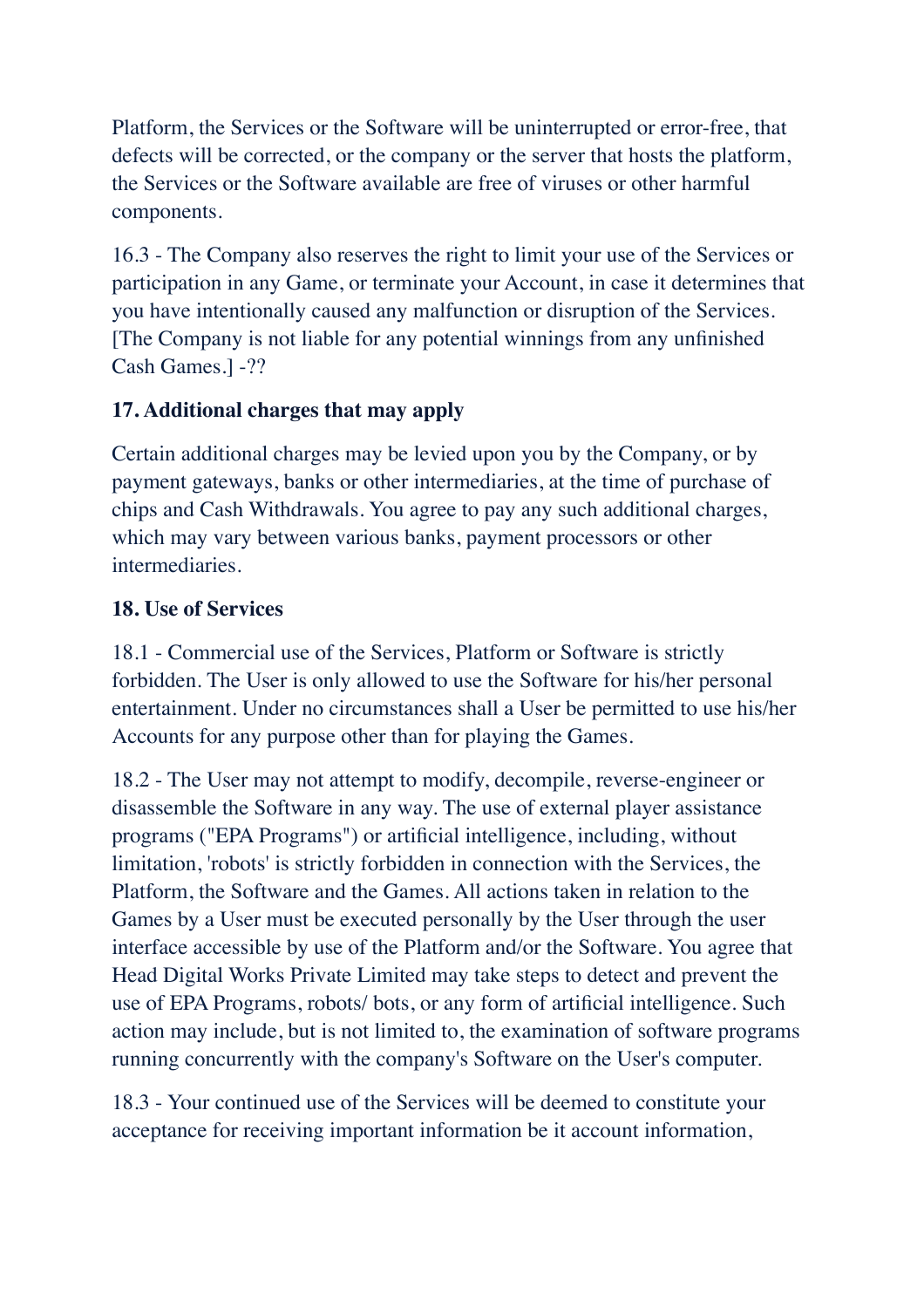promotional or any sort of notifications either by sms, e-mail or any other modes as it may deem fit.

## **19. SMS Alerts**

## **How do I sign up for Head Digital Works Private Limited SMS Alerts?**

In order to receive SMS Alerts from the company all you need to do is get registered with us, by signing up you are opting in to a recurring SMS program. Head Digital works SMS Alerts are not mobile spam. The service is a recurring message program.

## **Is it free?**

Although all Head Digital Works SMS Alerts are complimentary, Message & Data Rates May Apply. Depending on your text plan, you may be charged by your carrier.

#### **What if I don't want to receive any more service messages?**

To stop receiving all Head Digital Works SMS Alerts, simply text STOP to the short code +91-9840630013. Once your mobile phone number is removed from our system, you will receive a final confirmation message and no further messages will be sent to your cell phone or mobile device.

An SMS reminder will be sent to all users at least once in every 6 months to provide instruction on how to opt-out. For example: "Text STOP to +91-9840630013 to opt-out".

## **What if I want to opt back in?**

You can start receiving Head Digital Works SMS Alerts again by simply sending a text START to the Long code +91-9840630013. Once your mobile phone number is added to our system, you will receive a confirmation message that you will be receiving messages to your cell phone or mobile device.

## **Commands:**

**START:** At any time, you can text START to the long code  $+91-9840630013$  to obtain additional information.

**STOP:** At any time, you can text STOP to the long code +91-9840630013. This will prevent you from receiving any future Head Digital Works Private Limited SMS Alerts, following the confirmation message(s) described above in the "What if I don't want to receive any more service messages?" section.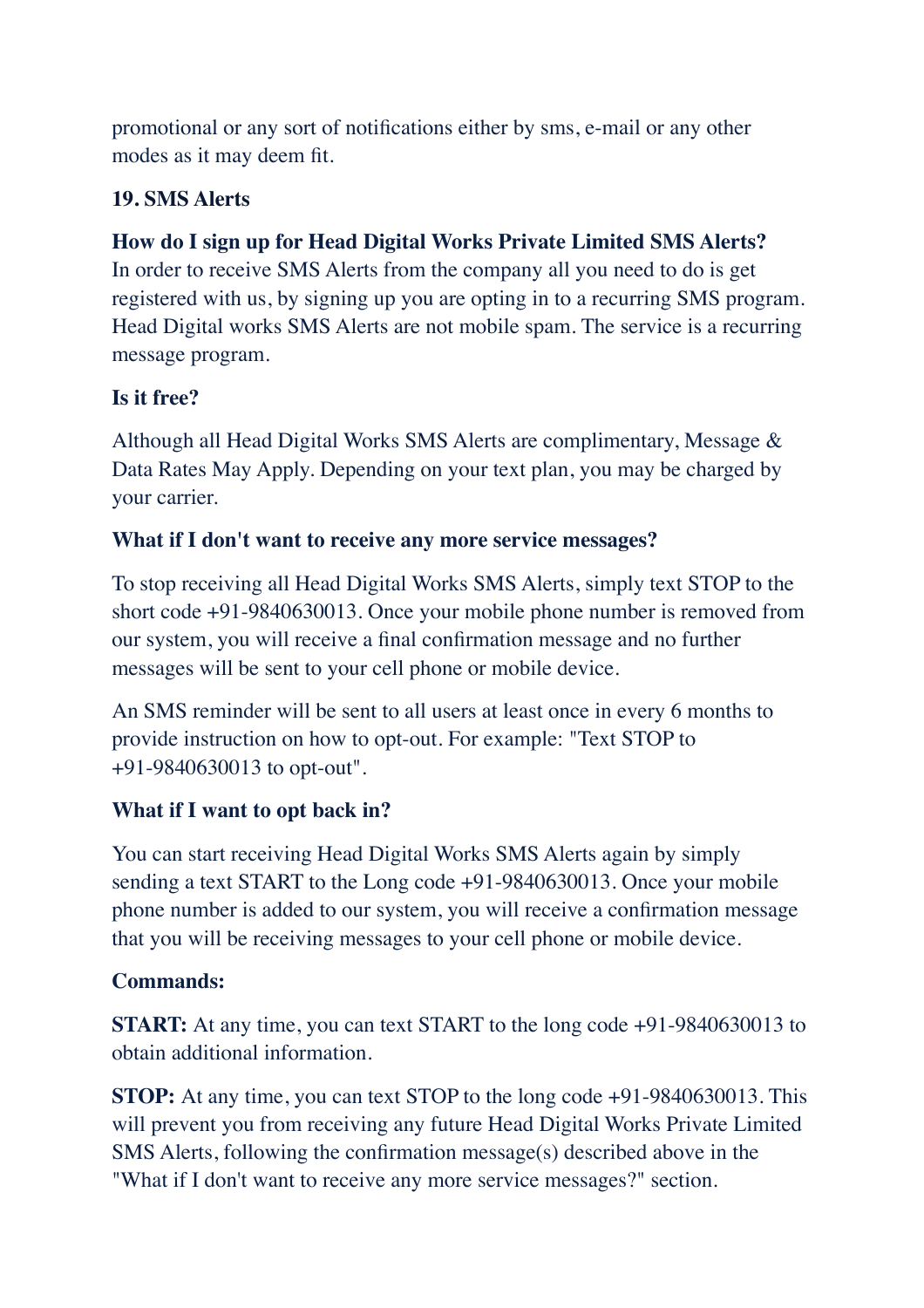#### **How are the messages sent?**

We may use auto dialer or non-auto dialer technology to send the text messages described above to the mobile phone number you supply when you opt in.

Alerts sent via SMS may not be delivered if the mobile phone is not in range of a transmission site, or if sufficient network capacity is not available at a particular time. Even within a coverage area, factors beyond the control of the wireless carrier may interfere with message delivery, including the customer's equipment, terrain, and proximity to buildings, foliage, and weather. The wireless carrier does not guarantee that alerts will be delivered and will not be liable for delayed or undelivered messages.

# **Privacy Notice**

You can review our privacy notice by clicking here.

## **20. Collusion and Fraud Prevention**

In order to ensure fair play for all users of the Services, the company has taken steps that will prevent you from colliding with other players in order to win/lose or otherwise determine the outcome of a game. By accepting the Agreement you agree that you will not play any game in partnership with or by communicating with other players to give undue benefit to you or other players. In case a player is found to be involved in such activities the Company has the right to withhold the Cash Balance in your Accounts and to cancel and close the Accounts without any communication to you. The Company retains the sole right to determine what constitutes collusive or fraudulent activity in relation to the Services, and its decision in such matters shall be final. In the event the Company finds collusion, fraud or any other unfair practices, it has the right to cancel any such Games, block the players from playing together on a table for a specific duration of time and/or refund the points/amounts involved in any such Games.

# **21. Play Responsibly**

The Company adheres to responsible gaming practices to ensure safety of customers within the system and play responsibly. The Company is committed to integrity, fairness and reliability and we always do best to prevent gamingrelated problems. Limiting purchases made by its customers is one of the Play Responsibly feature of the Company.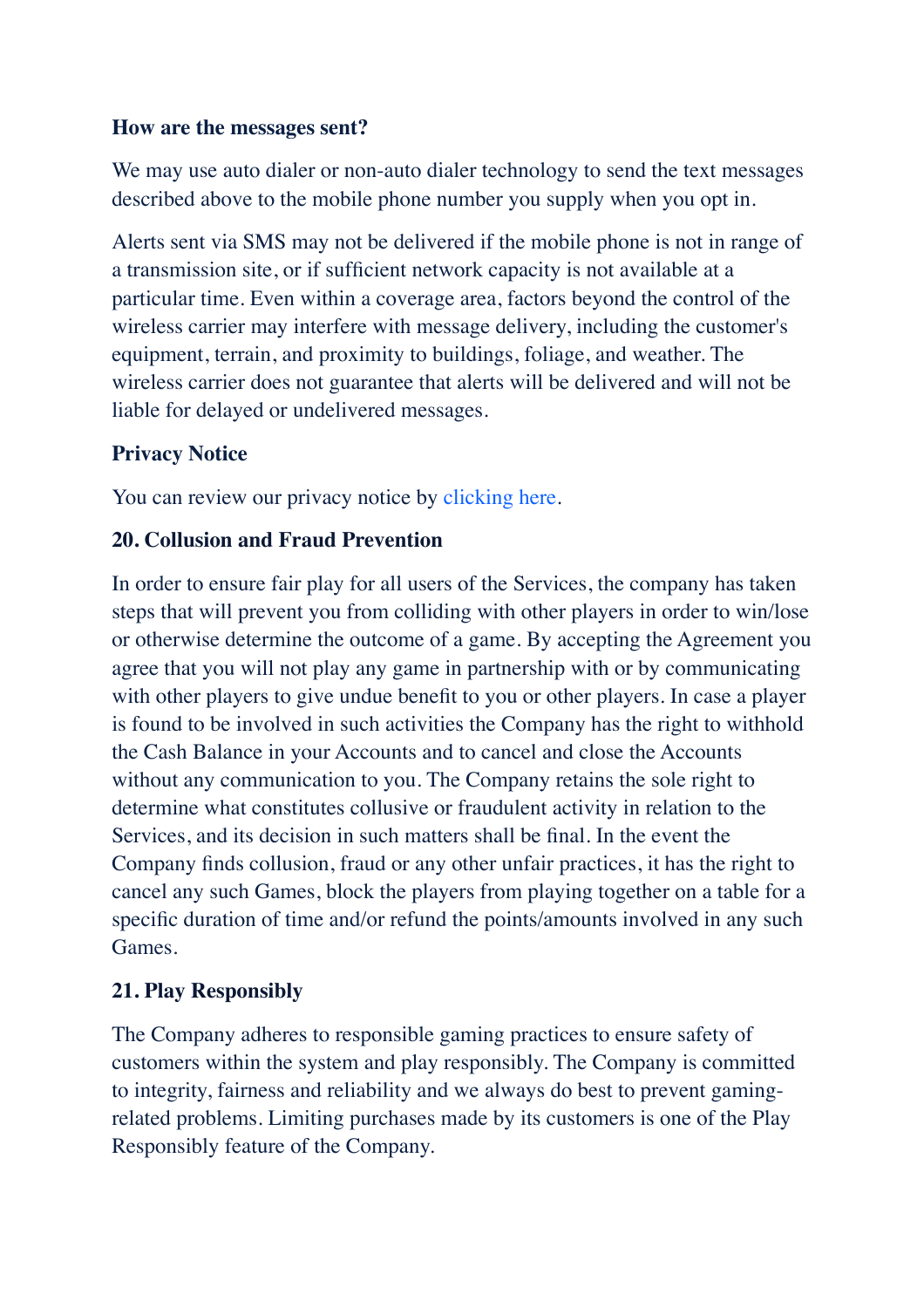The Purchase Limits (PL) are set by the customers on their own. Each Customer at A23 has a Daily / Monthly / Cumulative Limits to Add Cash. Customers have the flexibility to increase/decrease their purchase limits in order to control their level of involvement with the game by adhering to KYC process in place i.e. providing additional KYC documents to increase their purchase limits

## **22. Refunds**

The Company can its sole discretion process refunds to you under the following circumstances:

Erroneous/Accidental transactions - transaction amount unutilized: In case of an accidental/ erroneous cash credit or other similar event, you may request for a refund of such Cash Credit transaction ("Refund") within 2 weeks of initiating such transaction. The Company, after determining in its sole discretion whether such Refund request is genuine, and that you have the requisite corresponding Cash Balance in your Accounts, will process the Refund request within 2 weeks. Any Refund will be carried out only to the instrument which was used to carry out the corresponding Cash Credit transaction, and no requests for an alternate mode of Refund will be entertained under any circumstances.

Fraudulent transactions - transaction amount unutilized: In case of a fraudulent cash credit that was not authorized by yourself and has been credited to another user's account who has not yet utilized the funds of such a transaction, the Company shall process the Refund request within 2 weeks after determining whether such Refund request is genuine and ascertaining that another user has the requisite corresponding Cash Balance pertaining to the fraudulent transaction.

Fraudulent transactions - transaction amount utilized: In case of a fraudulent cash credit that was not authorized by yourself and has been credited to either your account or another user's account and the funds of such a transaction are utilized, the Company shall extend its complete cooperation to the banks and other investigating authorities and provide all required details of the user who has utilized the proceeds of the fraudulent transaction. The Company shall not process any refunds in this scenario and your sole recourse shall lie with the issuing authority of the credit instrument.

#### **23. Bonus Amounts**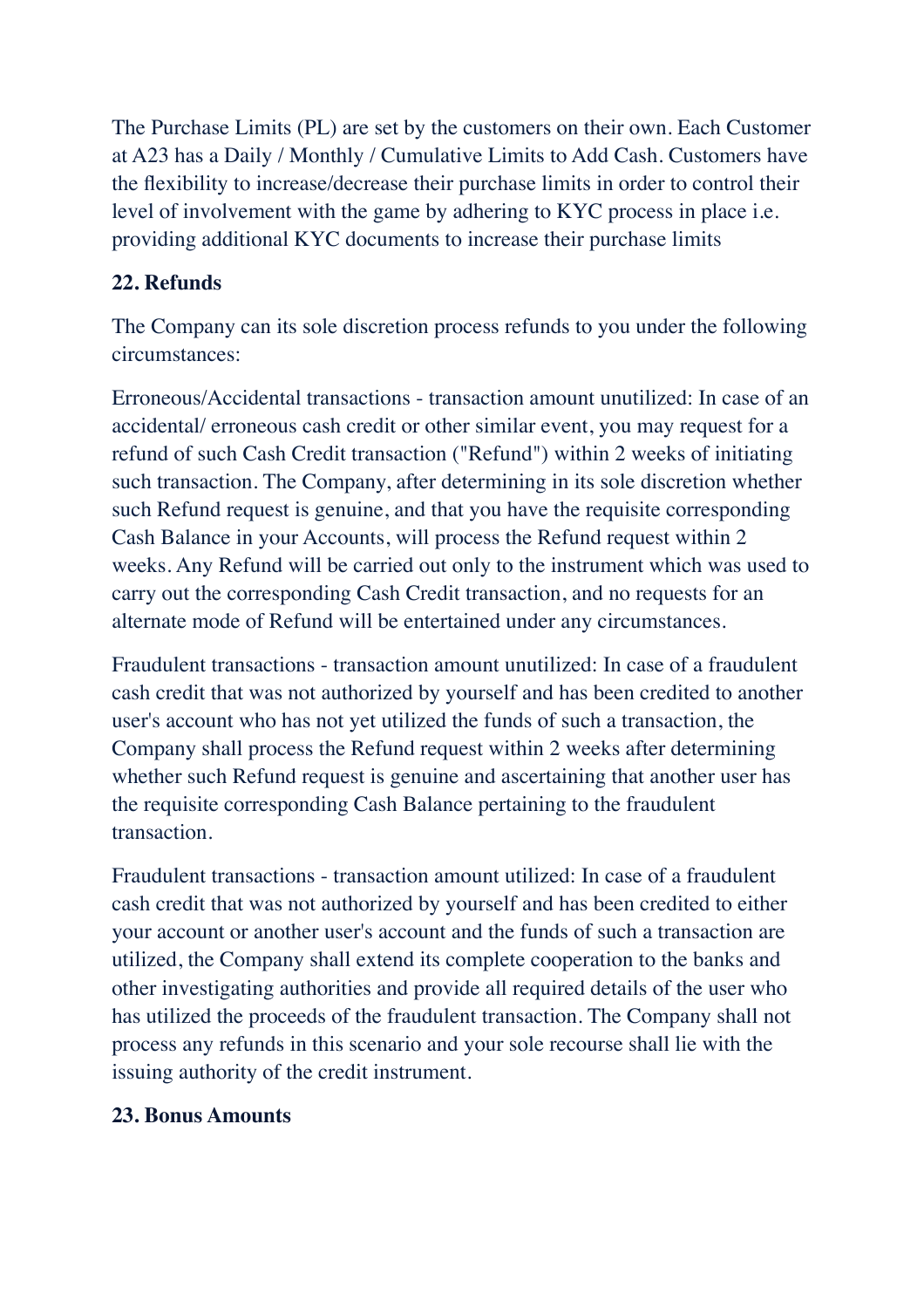The Company may, from time to time, credit bonus amounts ("Bonus Amounts") to your Winnings and Bonus Account in connection with promotional offers or other schemes. Notwithstanding anything contained elsewhere in the Agreement, Bonus Amount Issued or Cash Withdrawals or Refunds in respect of such Bonus Amounts shall be processed/ fulfilled solely at the discretion of the Company, and the User has no automatic right to a Cash Withdrawal or Refund in respect of such Bonus Amounts.

# **24. Disconnections**

24.1 - The Company will not be liable for any network disconnections on the User's computer or any other external networks. In case of any disruption of services while a Game is in progress, the Company will cancel the Game and refund the points / cash irrespective of the status of the Game.

24.2 - While participating in a Cash Game, a User takes full responsibility for the risk of internet disconnection or communication interferences between their computer and the Company's servers, any lag or freezing of the game or Software, and any problems attributable to their own computer or network connection. Other than a crash of the Company's servers, the Company does not take any responsibility for any of the player's disconnections from the server.

24.3 - As the Company is aware that internet disconnections or other disruptions may occur, players will remain on the table and can continue to play the Game once the connection is back online, until they are eliminated.

# **25. Third Party Sites**

The Platform may provide links to third-party web sites. Third parties and third party web sites may have different privacy policies, terms and conditions and business practices than we do. Your dealings or communications with any party other than the Company are solely between you and that third party. Reference on the Site to any product, process, publication or service of any third party by trade name, domain name, trademark, trade identity, service mark, logo, and manufacturer or otherwise does not constitute or imply its endorsement or recommendation by the Company.

# **26. Governing Law**

This Agreement shall in all respects be governed and interpreted by, and construed in accordance with, the laws of India.